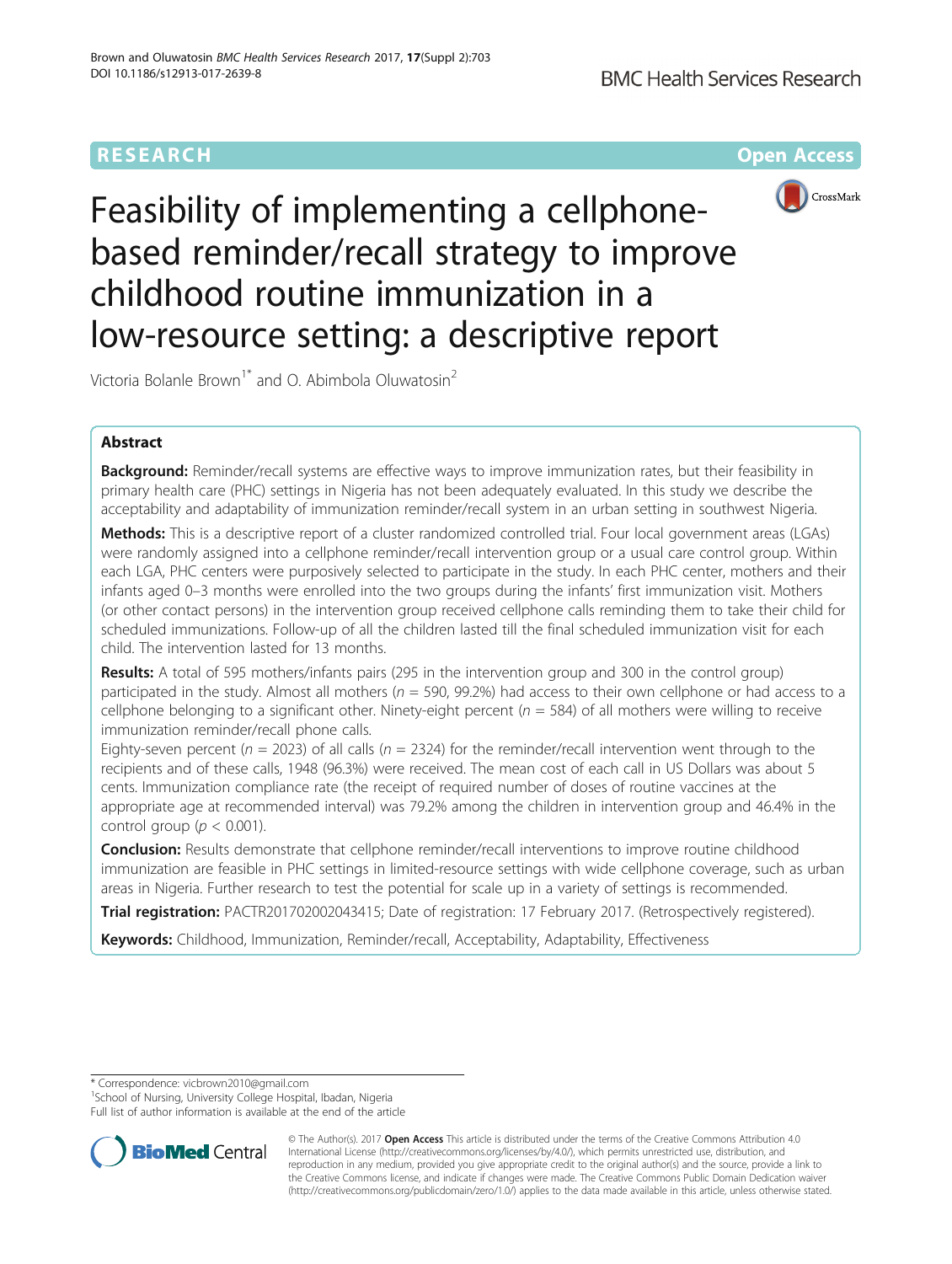# Background

Preventable diseases are major causes of childhood morbidity and mortality world-wide [\[1](#page-6-0)]. Vaccine-preventable diseases (VPDs) constitute about a quarter of the eight million annual deaths among children under five children especially in low-income countries [[2](#page-6-0)]. Immunization has been identified as one of the most effective public health interventions to reduce child morbidity and mortality [\[3](#page-6-0)]. However, poor compliance to immunization schedules and completion of recommended vaccinations limit the effectiveness of vaccination [\[4](#page-6-0)]. Globally, about 22 million infants are not fully immunized with routine vaccines and more than 1.5 million children under five years of age die from diseases that could be prevented by existing vaccines [[5\]](#page-6-0).

Fourteen percent of all incompletely vaccinated children globally live in Nigeria [\[6](#page-6-0)]. Compliance to and completion of recommended routine vaccines among children in Nigeria is sub-optimal with more than 3.2 million children aged 12 months old unimmunized, leading to outbreaks of VPDs across the country. Effective and novel strategies are therefore required to enable the country to meet the WHO recommended 95% level for the sustained control of VPDs and reduce under-five mortality.

Many studies have demonstrated the effectiveness of reminding families about scheduled immunizations and prompting clients who have missed a scheduled immunization appointment (recall) in improving vaccination rates [[7](#page-6-0)–[11\]](#page-6-0). Reminder and recall interventions have been found to be effective in various settings including family practices [\[12](#page-6-0), [13\]](#page-6-0), pediatric clinics [\[14, 15](#page-6-0)], and public health centers [\[16\]](#page-6-0). For example, the effectiveness of nurse-administered reminder interventions in improving immunization and other preventive visits in various practice settings have been demonstrated in studies in high-income countries [\[17, 18\]](#page-6-0). They have also been shown to be relatively easy to implement [[19, 20](#page-6-0)]. However, the feasibility of cellphone-based reminder/recall interventions in PHC settings in low-resource contexts, such as Nigeria, has not been adequately evaluated. The current study fills this gap.

# Methods

# Aims

The aim of the study was to determine the feasibility of implementing a cellphone-based reminder/recall intervention designed to improve routine childhood immunization compliance (measured as the percentage of children correctly following immunization schedule) and coverage (measured as the percentage of fully-immunized infants) among infants in four local government areas (LGAs) in Ibadan, Oyo State, Nigeria.

In this study, the term 'feasibility' was used to capture the following elements: (1) Acceptability of childhood immunization reminder/recall system (mothers' willingness to receive cellphone reminders and recalls); (2) Adaptability or practicability of implementing a childhood immunization reminder/recall intervention in PHC facilities without immunization registries or immunization information system; (3) Effectiveness of immunization reminder/recall system (the extent to which cellphone immunization reminder/recall intervention increases immunization compliance at PHC level in a low resource setting).

# Study setting

Ibadan is located in the south western part of Nigeria. It is the capital city of Oyo State and is located about 145 km north-east of Lagos, Nigeria's commercial capital city. The projected 2015 population of Ibadan using 2006 population estimates and assuming a 3% annual population growth rate was 3.3 million [\[21](#page-6-0)]. There are 11 LGAs in Ibadan. The 2013 Nigeria Demographic and Health Survey showed that only 25.8% of children aged 12–23 months in Oyo State were fully immunized with recommended routine vaccines [\[22\]](#page-6-0).

In 2015, Nigeria was ranked as the 9th highest country in cellphone usage out of 217 countries globally with about 83 subscriptions per 100 citizens [[23\]](#page-6-0). In the same year, Oyo State had about 7.5 million mobile phone subscriptions [\[24\]](#page-7-0). In Nigeria, an individual can have multiple telecommunication subscriber identity module (SIM) cards with different cellphones. These reports have shed light on the potential feasibility of cellphonebased reminder/recall interventions in Nigeria.

### Design and sampling

We conducted a cluster randomized controlled trial targeting children aged 0–3 months at recruitment paired with their mothers in a larger study which aimed at assessing the effects of a community health nurse-led intervention on childhood immunization completion in the study communities [[25\]](#page-7-0). The larger study was conducted between August 2012 and February 2014 while the trial occurred between August 2012 and September 2013.

Four randomly selected LGAs out of the 11 LGAs in Ibadan were allocated into a cellphone reminder/recall intervention and a control receiving usual care. One ward was randomly selected from each LGA and one PHC center with a large population of children who come for immunization was purposively selected from each ward. Each study group therefore had two PHC centers. Health care providers working in the PHC centers were not aware of the group allocations. The enrolment of eligible children into the two study groups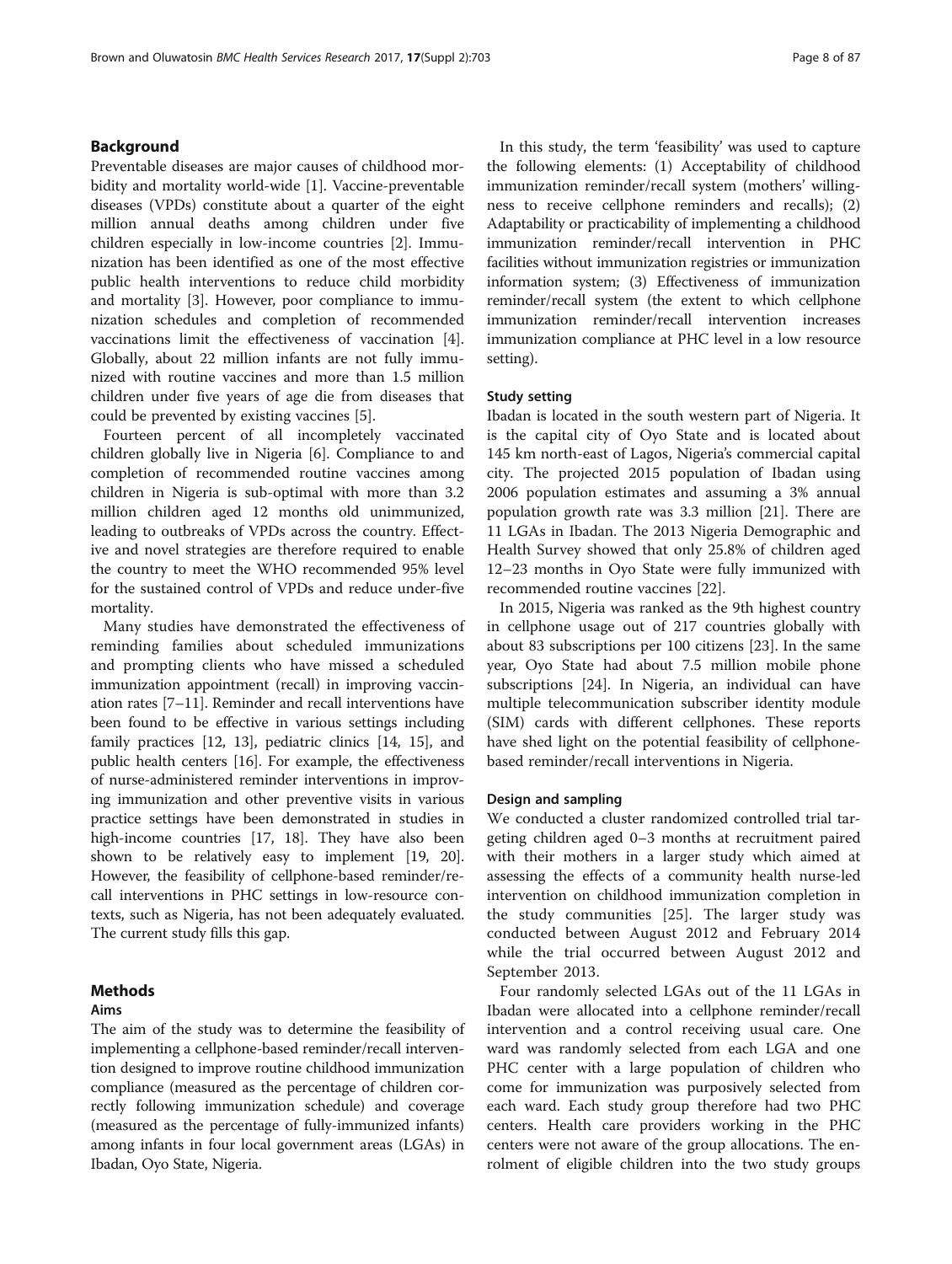was done during their first immunization visit, which is usually their first contact with the health center. Overall, 305 children were enrolled into the intervention group and 309 children into the control group.

Ethical approval for the study was obtained from the Oyo State Research Ethical Review Committee. All mothers provided signed informed consent prior to participating in the study.

# Intervention

After the enrolment of each eligible child into the study at the first immunization visit, mothers in the intervention group (or their primary contact) received one cellphone call reminder from the nurse/researcher two days before the child's next immunization appointment and a second call a day before the appointment date. Recall phone calls were made for missed appointments. If a child was not brought on the scheduled immunization day, the nurse/researcher automatically re-scheduled the child for the next immunization day. The pattern of recall cellphone calls was similar to that for the reminder phone calls. Follow-up of the children in the intervention and control groups lasted till the last scheduled immunization visit for each child. Phone calls were made between 9.00 am and 8.00 pm.

## **Instruments**

Data were collected using three questionnaires and one checklist. The first questionnaire was used to gather information on the socio-demographic characteristics of children and their parents, parents' phone usage and mothers' willingness to receive immunization reminder/ recall phone calls. The second questionnaire recorded the children's immunization data. The third questionnaire, which was adapted from an American Immunization Registry Association guidebook [[26](#page-7-0)], documented reminder/recall activities for each child in the intervention group. The checklist was used for weekly tracking and follow-up of children due for immunization, and also for rescheduling missed immunization appointments.

#### Data analysis

The socio-demographic characteristics of the two groups were compared using the chi-square test or Fishers exact test as applicable. The primary outcomes for this study were the proportion of mothers who accepted to receive reminder calls, the proportion of calls that were made and received, and the proportion of children who complied with the immunization schedules. Statistical significance was set at  $p < 0.05$ . All statistical analyses were performed using SPSS version 22 software (IBM Corporation, Armonk, NY).

# Results

Overall, 614 eligible children aged 0–3 months were enrolled at the commencement of study into the intervention and control groups. Data from 19 (3%) children were excluded from analysis resulting in an analytical sample of 595 children (295 in the intervention group and 300 in the control group). The study participants' flow chart is presented in Fig. [1](#page-3-0).

The socio-demographic characteristics of the children in the two groups are presented in Table [1](#page-4-0). The mean age of the children at enrolment was 14.6 days (SD 14.5) in the intervention group and 18.3 days (SD 16.4) in the control group. Significant differences between the groups were noted in the mean age (in days) at first immunization visits ( $p < 0.05$ ). Maternal age did not differ significantly between the two groups ( $p = 0.88$ ).

# Acceptability of immunization reminder/recall system

Almost all, 590 (99.2%) of the mothers of the children had access to a cellphone with a valid number (either their own or belonging to someone else). These mothers provided one to five valid cellphone numbers where they could be reached. Ninety-eight percent  $(n = 584)$  of mothers agreed to receive immunization reminder/recall phone calls (Table [2](#page-4-0)).

### Adaptability of immunization reminder/recall system

Of the total 1162 cellphone calls made, 974 (83.8%) were reminder calls. Of the 974 reminder calls, only 41 (4.2%) were not received by the recipients. Similarly, only six (3.2%) of recall calls were not received. Eighty-five percent ( $n = 983$ ) of all calls went through on the first day of each session of intervention. On the second day, a total of 1049 (90.3%) of all the 1162 sessions of calls went through (Table [3](#page-5-0)).

As shown in Table [4,](#page-5-0) mothers were the most frequent recipients of phone calls for the reminder/recall intervention. A maximum of five attempts were made if there was no answer or a busy signal. The mean duration for the calls was 29 s per session on the first day and 23 s per session on the second day of the intervention. The mean cost in US Dollars was about 5 cents per session on the first day and about 4 cents per session on the second day of the intervention.

## Effectiveness of immunization reminder/recall system

The main trial outcome has previously been reported elsewhere [[25](#page-7-0)]. Using DPT 3 coverage (which is a key indicator for assessing the effectiveness of childhood immunization services) [[27](#page-7-0)], compliance rate was 79.2% for the intervention group and 46.4% for the control group ( $p < 0.001$ ) (Fig. [2\)](#page-5-0).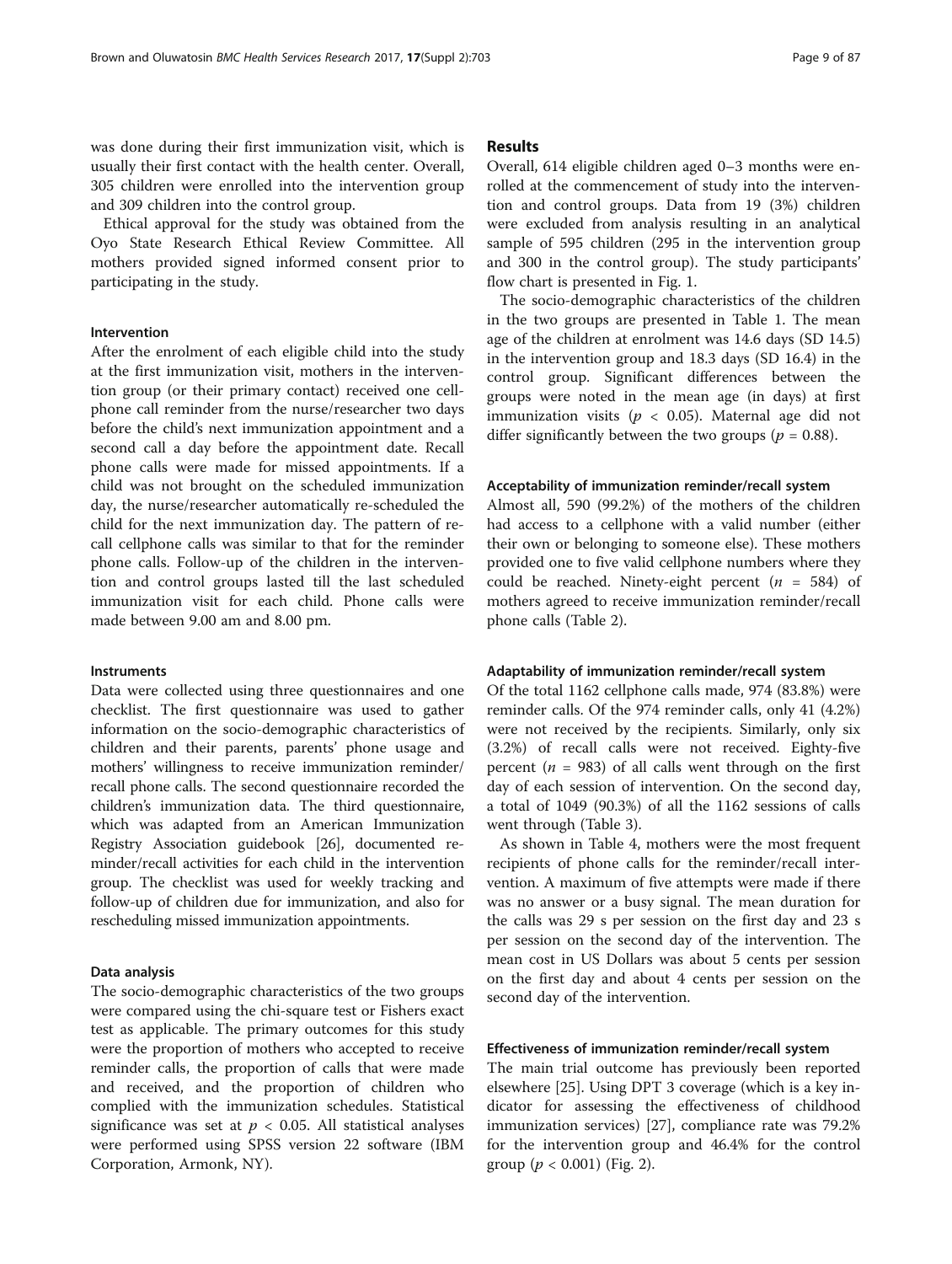<span id="page-3-0"></span>

# **Discussion**

The results from this study demonstrate the feasibility of a cellphone-based childhood immunization reminder/recall system in a low-resource setting, such as Nigeria. Almost all mothers had access to a cellphone and were willing to record their phone numbers in the clinic and to receive reminder/recall phone calls. Previous studies have shown mothers' preference for and acceptability of cellphone calls for immunization reminder/recall [\[28](#page-7-0)–[30](#page-7-0)]. Importantly, results demonstrated the effectiveness of the reminder/recall intervention with over three-quarters of the children in the intervention group complying to the recommended immunization schedule compared to about half of the children in the control group.

Majority of the calls made were for reminders about scheduled appointments rather than follow-ups for missed appointments. These results suggest that gentle reminders by health workers can boost immunization compliance. Furthermore, the fear that the strategy may be costly appeared to be largely unfounded as calls were relatively inexpensive and there was often no need to make a recall phone call for missed appointments for majority of the participants.

Although mothers received most calls, the reminder messages seemed to have been conveyed by other contact persons listed during enrollment. This finding suggests the importance of the existing family support system in Nigeria [\[31](#page-7-0)–[33\]](#page-7-0). This system needs to be strengthened because of the possible contribution of social support to positive child health outcome and health care outcomes in general [[34](#page-7-0), [35](#page-7-0)].

We were able to reach mothers and other contacts through calls primarily made during working/business hours. However, further research exploring the use of text messages may be warranted to test feasibility in situations where parents are working in settings where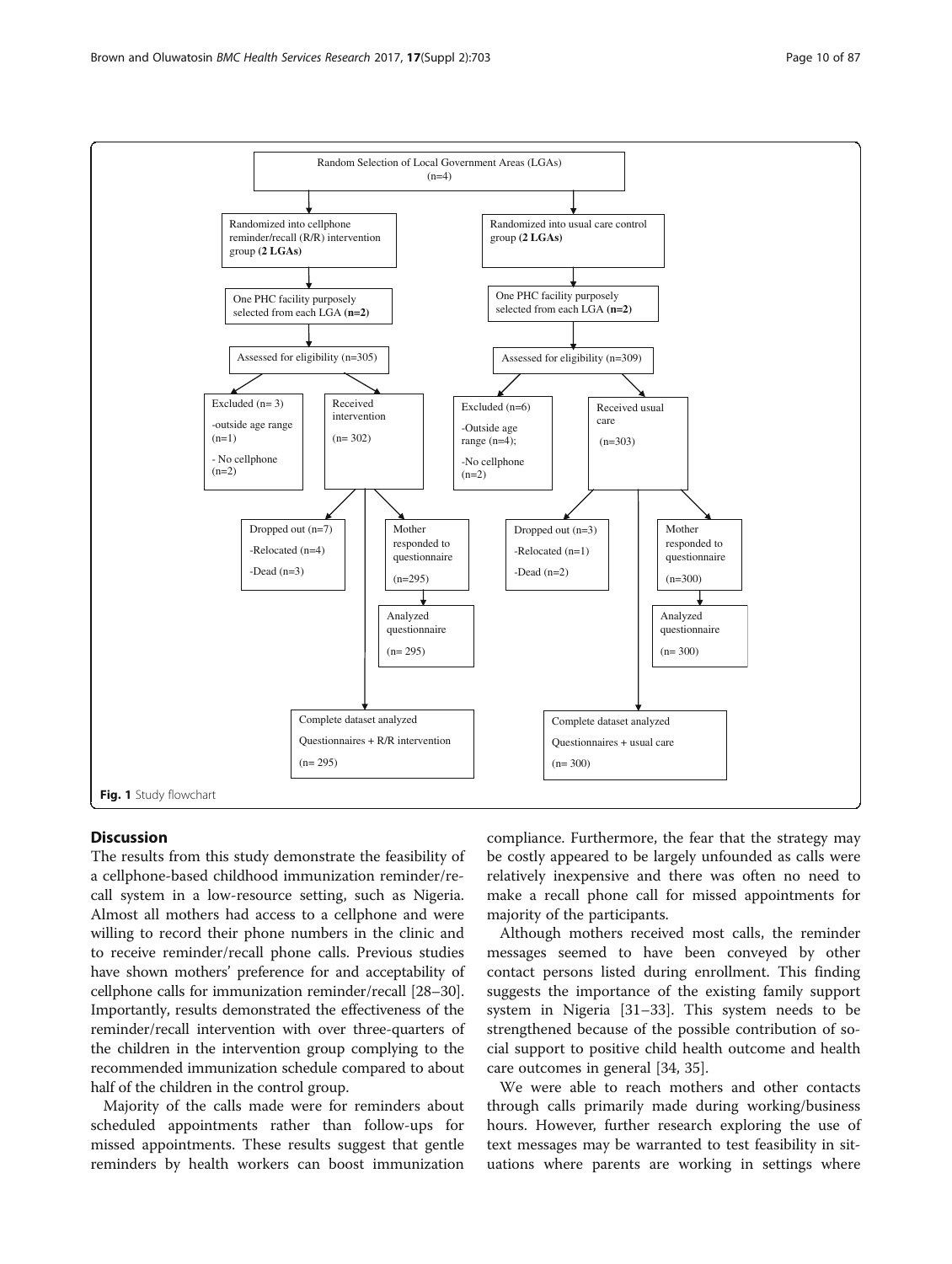| Page 11 of 87 |  |  |
|---------------|--|--|
|---------------|--|--|

| Variables                  | Study groups   |                              |           |                      |          |                      |
|----------------------------|----------------|------------------------------|-----------|----------------------|----------|----------------------|
|                            |                | Reminder/recall Intervention |           | Control (usual care) |          | $p$ value            |
|                            | Frequency      | $\%$                         | Frequency | $\%$                 | $\chi^2$ |                      |
| Gender                     |                |                              |           |                      | 4.751    | 0.033                |
| Male                       | 130            | 44.1                         | 159       | 53                   |          |                      |
| Female                     | 165            | 55.9                         | 141       | 47                   |          |                      |
| Family Type                |                |                              |           |                      | 3.276    | $0.227$ <sup>a</sup> |
| Monogamy                   | 280            | 94.9                         | 276       | 92                   |          |                      |
| Polygamy                   | 11             | 3.7                          | 21        | 7.0                  |          |                      |
| Single mother              | $\overline{4}$ | 1.4                          | 3         | $1.0\,$              |          |                      |
| Birth Order                |                |                              |           |                      | 1.374    | 0.503                |
| $\mathbf{1}$               | 98             | 33.2                         | 97        | 32.3                 |          |                      |
| $2 - 3$                    | 157            | 53.2                         | 152       | 50.7                 |          |                      |
| $\geq 4$                   | $40\,$         | 13.6                         | 51        | 17.0                 |          |                      |
| Family Religion            |                |                              |           |                      | 13.129   | < 0.001              |
| Christianity               | 212            | 71.9                         | 173       | 57.7                 |          |                      |
| Islam                      | 83             | 28.1                         | 127       | 42.3                 |          |                      |
| Maternal Education         |                |                              |           |                      | 9.877    | 0.007                |
| Below secondary            | 19             | 6.5                          | 39        | 13                   |          |                      |
| Secondary                  | 165            | 55.9                         | 138       | 46                   |          |                      |
| Post-secondary             | 111            | 37.6                         | 123       | 41                   |          |                      |
| Mother's Employment Status |                |                              |           |                      | 8.761    | 0.067                |
| Unemployed                 | 37             | 12.5                         | 22        | 7.3                  |          |                      |
| Petty trading              | 130            | 44.1                         | 163       | 54.3                 |          |                      |
| Artisan                    | 82             | 27.8                         | 73        | 24.3                 |          |                      |
| Civil servant              | 39             | 13.2                         | 33        | 11                   |          |                      |
| Others                     | $\overline{7}$ | 2.4                          | 9         | 3.0                  |          |                      |
| Place of Delivery          |                |                              |           |                      | 9.456    | 0.024                |
| Public health facility     | 72             | 24.4                         | 63        | 21                   |          |                      |
| Private health facility    | 100            | 38.9                         | 138       | 46                   |          |                      |
| Mission/TBAs               | 104            | 35.3                         | 86        | 28.7                 |          |                      |
| Home                       | 19             | 6.4                          | 13        | 4.3                  |          |                      |

<span id="page-4-0"></span>Table 1 Comparison of socio-demographic characteristics of participating children between study groups

<sup>a</sup>Fisher's Exact Test

# Table 2 Mothers' Willingness to Receive Immunization Reminder/Recall

| Variable                                                                                                                                   | Response  |      |           |     |  |  |
|--------------------------------------------------------------------------------------------------------------------------------------------|-----------|------|-----------|-----|--|--|
|                                                                                                                                            |           | Yes  |           | Nο  |  |  |
|                                                                                                                                            | Frequency | $\%$ | Frequency | %   |  |  |
| Are you willing to be receiving reminder/recall about your child immunization?                                                             | 584       | 98.2 |           | 1.8 |  |  |
| Would you be willing to record your cellphone number at the immunization<br>clinic to receive phone calls about your child's immunization? | 570       | 95.8 | 25        | 4.2 |  |  |
| Would you be willing to be reminded of your child's immunizations before the appointment day                                               | 556       | 93.4 | 39        | 6.6 |  |  |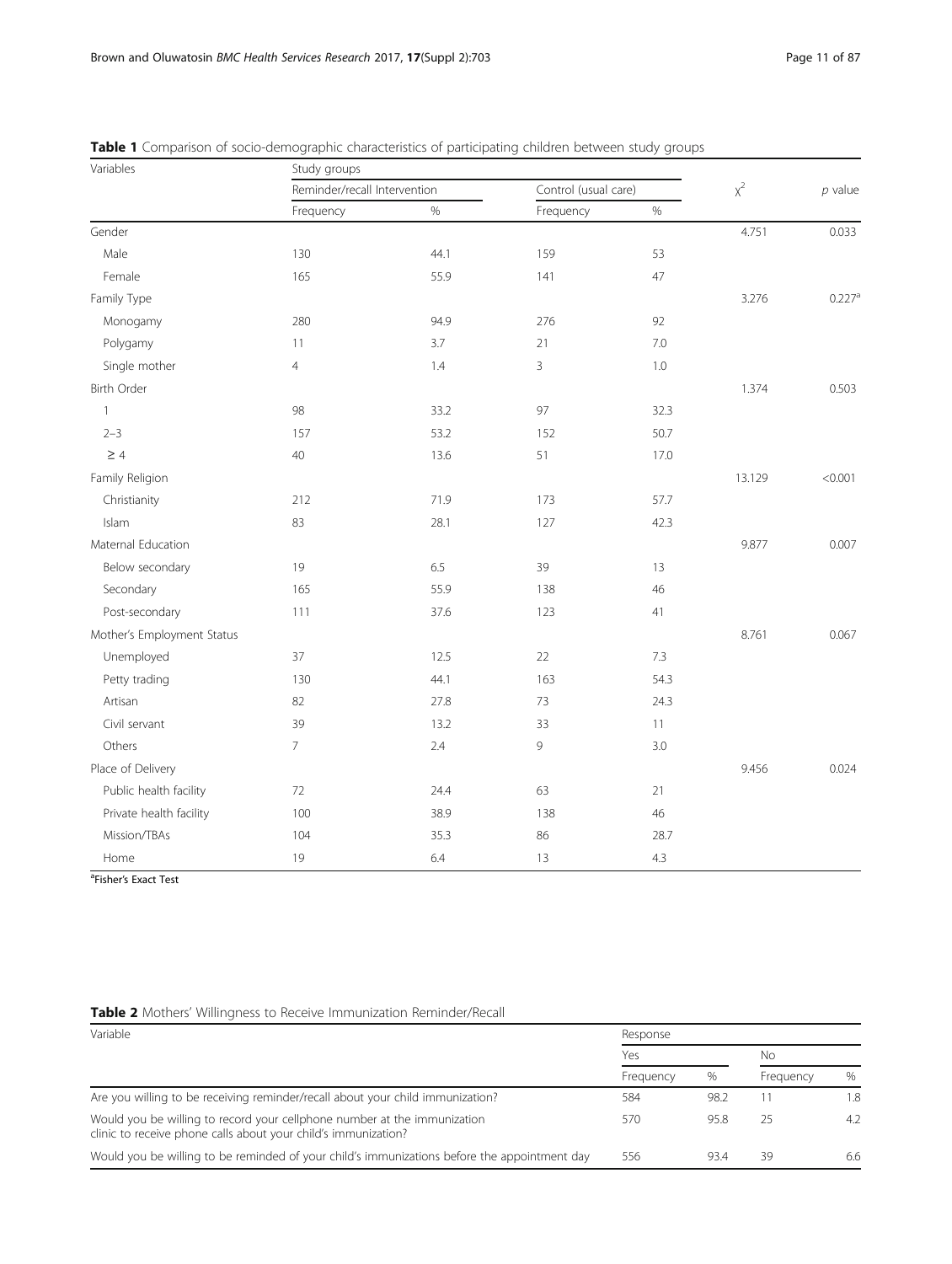| Cellphone reminder/recall Activities                         | Yes       |      | Nο        |      |  |
|--------------------------------------------------------------|-----------|------|-----------|------|--|
|                                                              | Frequency | %    | Frequency |      |  |
| Call went through the 1st day of intervention ( $n = 1162$ ) | 983       | 84.6 | 179       | 15.4 |  |
| Call answered the 1st day of intervention ( $n = 983$ )      | 695       | 98.2 | 18        | 1.8  |  |
| Call went through the 2nd day of intervention $n = 1162$     | 1049      | 90.3 | 113       | 9.7  |  |
| Call answered the 2nd day of intervention ( $n = 1049$ )     | 1018      | 97.1 | 31        | 2.9  |  |

<span id="page-5-0"></span>Table 3 Cellphone Reminder/Recall Activities in the Study

phone calls are not allowed during working hours. Also consent may be taken from such parents regarding the time of the day that they are free to receive immunization reminder/recall phone calls.

We found that the cost of cellphone calls for reminder/recall intervention was relatively inexpensive and that making the calls was not time consuming. Thus, this strategy can be implemented in low-resource settings. Further, record clerks who normally schedule clients' appointments can be guided or trained to make reminder/recall phone calls to reduce time demands on nurses and other immunization providers given the shortage of health workforce in many low and middle income countries [\[36](#page-7-0)–[38](#page-7-0)]. However, other administrative support infrastructure like comprehensive immunization registers, clients' phone numbers, electricity to charge cellphones and phone call log books should be available.

Overall, the study revealed the effectiveness of cellphone immunization reminder/recall intervention in increasing immunization completion rates and adds to the body of evidence demonstrating the effectiveness of the intervention across a range of settings where the availability of technology to provide reminders exists [[39\]](#page-7-0).

### Strengths and limitations of the study

Study findings should be interpreted in light of several limitations. First, the study was based on a sample of children and their mothers recruited during the time of first immunization rather than a random community sample. The study therefore possible targeted those already predisposed to complete their vaccination. However, previous studies in Ibadan, Nigeria [\[40](#page-7-0)–[42\]](#page-7-0) have

|  | Table 4 Recipients of Cellphone Calls |  |  |  |
|--|---------------------------------------|--|--|--|
|--|---------------------------------------|--|--|--|

| Recipients of cellphone calls   | 1st day ( $n = 983$ ) |      | 2nd day ( $n = 1049$ ) |          |  |
|---------------------------------|-----------------------|------|------------------------|----------|--|
|                                 | Frequency             | $\%$ | Frequency              | %        |  |
| Child's mother                  | 708                   | 72.1 | 702                    | 67       |  |
| Child's father                  | 249                   | 254  | 316                    | 30       |  |
| Child's older sibling           |                       | 0.1  | 0                      | $\Omega$ |  |
| Maternal grandparent            | 12                    | 1.1  | 15                     | 14       |  |
| Paternal grandparent            | 7                     | 07   | 9                      | 0.9      |  |
| Others (Aunt, friend, neighbor) | 6                     | 0.6  | 7                      | 0.7      |  |
| Total                           | 983                   | 100  | 1049                   | 100      |  |

found that many children who commence routine immunization do not complete the recommended vaccines. Second, the study was conducted in an urban setting and results may not be generalizable to rural and peri-urban settings. Third, only the costs of cellphone calls were captured in the study. Other costs, such as staff time and expenses for equipment and supplies were not captured. Thus, a comprehensive assessment of the cost of the intervention was not possible. Despite these limitations, this study demonstrates the acceptability, adaptability and effectiveness of a cellphone-based routine childhood immunization reminder/recall intervention in a low-resource setting in Nigeria.

# Conclusion

This study's results demonstrate that the use of client reminder/recall systems can provide community health nurses and other public health professionals with reallife experience of community-based practice that can improve the health of the populations they serve. The use of electronic communication technology in public health interventions can improve clients' adherence and compliance to guidelines related to their treatment, health promotion and diseases prevention. In addition, results suggests that simple, paper-based immunization

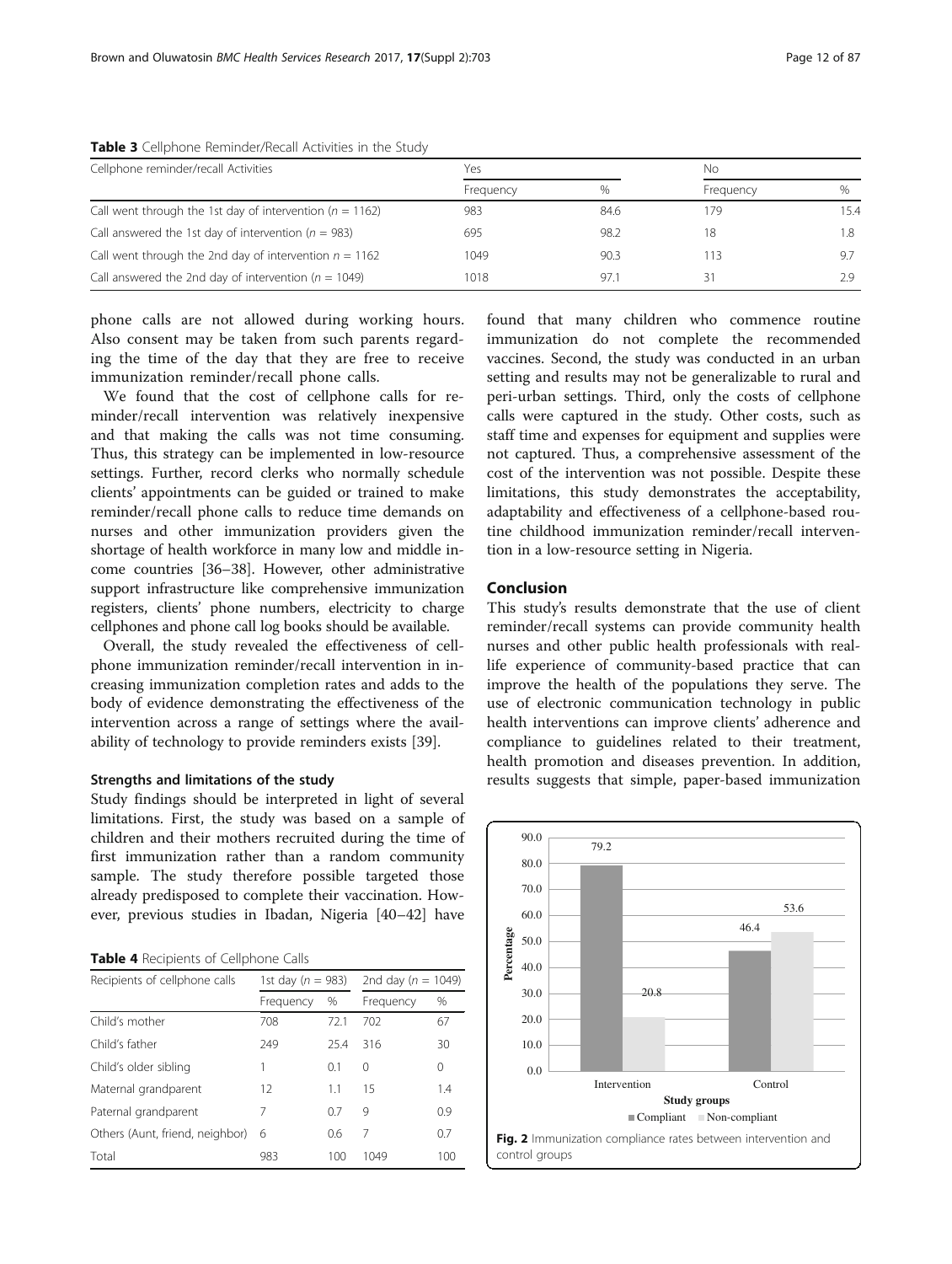<span id="page-6-0"></span>information systems can be effective if well-conceived for data collection and use in low-resource settings. Further research to test the potential for scale up in a variety of settings is recommended.

#### Abbreviations

DPT: Diphtheria, pertussis, and tetanus; LGA: Local government area; PHC: Primary health care; VPDs: Vaccine-preventable diseases; WHO: World Health Organization

#### Acknowledgements

Dr. Adebowale Adeyemo of the National Institutes of Health, Bethesda, MD, USA and Dr. Biobele Brown of the Department of Paediatrics, Faculty of Clinical Sciences, College of Medicine, University of Ibadan, Nigeria are duly acknowledged for their technical assistance.

## Funding

This research was funded by an African Doctoral Dissertation Research Fellowship (ADDRF) award offered by the African Population and Health Research Center (APHRC) in partnership with the International Development Research Centre (IDRC). Publication was funded by the International Development Research Center (Grant Number 107508–001) and the John D. and Catherine T. MacArthur Foundation (Grant Number 14–107495-000-INP).

#### Availability of data and materials

The datasets used during the current study are available from the corresponding author on reasonable request.

#### About this supplement

This article has been published as part of BMC Health Services Research Volume 17 Supplement 2, 2017: Research for health systems strengthening in Africa: studies by fellows of the African Doctoral Dissertation Research Fellowship (ADDRF) program. The full contents of the supplement are available online at [https://bmchealthservres.biomedcentral.com/articles/](https://bmchealthservres.biomedcentral.com/articles/supplements/volume-17-supplement-2) [supplements/volume-17-supplement-2.](https://bmchealthservres.biomedcentral.com/articles/supplements/volume-17-supplement-2)

#### Authors' contributions

VBB and OAO were involved in the design of the study, obtaining funding for the main study, and collection and analysis of data. Both authors read and approved the final manuscript.

#### Ethics approval and consent to participate

Ethical approval for the main study was obtained from the Oyo State Research Ethical Review Committee (Approval Number: AD 13/479/209). All mothers provided signed informed consent prior to participating in the study.

### Consent for publication

Not applicable.

#### Competing interests

The authors declare that they have no competing interests.

# Publisher's Note

Springer Nature remains neutral with regard to jurisdictional claims in published maps and institutional affiliations.

## Author details

<sup>1</sup>School of Nursing, University College Hospital, Ibadan, Nigeria. <sup>2</sup>Department of Nursing, Faculty of Clinical Sciences, College of Medicine, University of Ibadan, Ibadan, Nigeria.

#### Published: 4 December 2017

#### References

- 1. World Health Organization. Children: reducing mortality. (2013). Accessed 22 Jan 2015.<http://www.who.int/mediacentre/factsheets/fs178/en/>.
- 2. United Nations Children's Fund (UNICEF). Levels and trends in child mortality report 2011: estimates developed by the United Nations interagency group for child mortality estimation. New York, USA: UNICEF; 2011.

p. 3–5. [http://www.unicef.org/media/files/Child\\_Mortality\\_Report\\_2011\\_](http://www.unicef.org/media/files/Child_Mortality_Report_2011_Final.pdf) [Final.pdf.](http://www.unicef.org/media/files/Child_Mortality_Report_2011_Final.pdf) Accessed 13 April 2013

- 3. Andre FE, Booy R, Bock HL, Clemens J, Datta SK, John TJ, Lee BW, Lolekha S, Peltola H, Ruff TA, Santosham M, Schmitt HJ. Vaccination greatly reduces disease, disability, death and inequity worldwide. Bull World Health Organ. 2008;86(2):140–6.
- 4. National Center for Immunization and Respiratory Diseases. General recommendations on immunization: recommendations of the advisory committee on immunization practices (ACIP). MMWR Recomm Rep. 2011;60(2):1–64.
- 5. World Health Organization. World immunization week 2013: protect your world - get vaccinated: origins the campaign, public health context. Switzerland: WHO; 2013. [http://www.who.int/campaigns/immunization](http://www.who.int/campaigns/immunization-week/2013/en/index.html)[week/2013/en/index.html.](http://www.who.int/campaigns/immunization-week/2013/en/index.html) Accessed 12 Sept 2015
- 6. Centers for Disease Control and Prevention. Global routine vaccination coverage, 2011. MMWR Morb Mortal Wkly Rep. 2012;61(43):883–5.
- 7. Jacobson Vann JC, Szilagyi P. Patient reminder and patient recall systems to improve immunization rates. Cochrane Database Syst Rev. 2005;20(3):CD003941.
- 8. Vora S, Verber L, Potts S, Dozier T, Daum RS. Effect of a novel birth intervention and reminder-recall on on-time immunization compliance in high-risk children. Hum Vaccin. 2009;5(6):395–402.
- 9. Stockwell MS, Kharbanda EO, Martinez RA, Vargas CY, Vawdrey DK, Camargo S. Effect of a text messaging intervention on influenza vaccination in an urban, low-income pediatric and adolescent population: a randomized controlled trial. JAMA. 2012;307(16):1702–8. doi[:10.1001/jama.2012.502](http://dx.doi.org/10.1001/jama.2012.502).
- 10. Jones Cooper SN, Walton-Moss B. Using reminder/recall systems to improve influenza immunization rates in children with asthma. J Pediatr Health Care. 2013;27(5):327–33. doi:[10.1016/j.pedhc.2011.11.005](http://dx.doi.org/10.1016/j.pedhc.2011.11.005).
- 11. Hofstetter AM, DuRivage N, Vargas CY, Camargo S, Vawdrey DK, Fisher A, Stockwell MS. Text message reminders for timely routine MMR vaccination: a randomized controlled trial. Vaccine. 2015;33(43):5741–6. doi[:10.1016/j.vaccine.2015.09.042](http://dx.doi.org/10.1016/j.vaccine.2015.09.042).
- 12. Alto WA, Fury D, Cndo A, Doran M, Aduddell M. Improving the immunization coverage of children less than 7 years old in a family practice residency. J Am Board Fam Pract. 1994;7:472–7.
- 13. Atchison C, Zvoc M, Balakrishnan R. The evaluation of a standardized call/ recall system for childhood immunizations in Wandsworth. England J Community Health. 2013;38(3):581–7. doi[:10.1007/s10900-013-9654-4](http://dx.doi.org/10.1007/s10900-013-9654-4).
- 14. Alemi F, Alemagno SA, Goldhagen J, Ash L, Finkelstein B, Lavin A, et al. Computer reminders improve on-time immunization rates. Med Care. 1996;34:OS45–51.
- 15. Dini EF, Linkins RF, Sigafoos J. The impact of computer-generated messages on childhood immunization coverage. Am J Prev Med. 2000;18:132–9.
- 16. Hicks P, Tarr GAM, Hicks XP. Reminder cards and immunization rates among latinos and the rural poor in Northeast Colorado. J Am Board Fam Med. 2007;20(6):581–6.
- 17. Goelen G, De Clercq G, Hanssens S. A community peer-volunteer telephone reminder call to increase breast cancer-screening attendance. Oncol Nurs Forum. 2010;37(4):E312–7. doi:[10.1188/10.ONF.E312-E317.](http://dx.doi.org/10.1188/10.ONF.E312-E317)
- 18. Cicolini G, Simonetti V, Comparcini D, Celiberti I, Di Nicola M, Capasso LM, Flacco ME, Bucci M, Mezzetti A, Manzoli L. Efficacy of a nurse-led email reminder program for cardiovascular prevention risk reduction in hypertensive patients: a randomized controlled trial. Int J Nurs Stud. 2014;51(6):833–43. doi:[10.1016/j.ijnurstu.2013.10.010.](http://dx.doi.org/10.1016/j.ijnurstu.2013.10.010)
- 19. Egede LE, Strom JL, Durkalski VL, Mauldin PD, Moran WP. Rationale and design: telephone-delivered behavioral skills interventions for blacks with type 2 diabetes. Trials. 2010;29(11):35. doi:[10.1186/1745-6215-11-35.](http://dx.doi.org/10.1186/1745-6215-11-35)
- 20. Free C, Phillips G, Galli L, Watson L, Felix L, Edwards P, Patel V, Haines A. The effectiveness of mobile-health technology-based health behavior change or disease management interventions for health care consumers: a systematic review. PLoS Med. 2013;10(1):e1001362. doi[:10.1371/journal.pmed.1001362.](http://dx.doi.org/10.1371/journal.pmed.1001362)
- 21. Federal Government of Nigeria. Legal notice on publication of 2006 Census Final Results. Federal Republic of Nigeria Official Gazette. 2009;96(2):B38.
- 22. National Population Commission (NPC) [Nigeria] and ICF International. 2014. Nigeria Demographic and Health Survey 2013. Abuja, Nigeria, and Rockville, Maryland, USA: NPC and ICF International.
- 23. Central Intelligence Agency (CIA) World Factbook. Country comparison: telephones -mobile cellular 2017. [https://www.cia.gov/library/publications/](https://www.cia.gov/library/publications/the-world-factbook/geos/ni.html) [the-world-factbook/geos/ni.html](https://www.cia.gov/library/publications/the-world-factbook/geos/ni.html). Accessed 09 February, 2017.